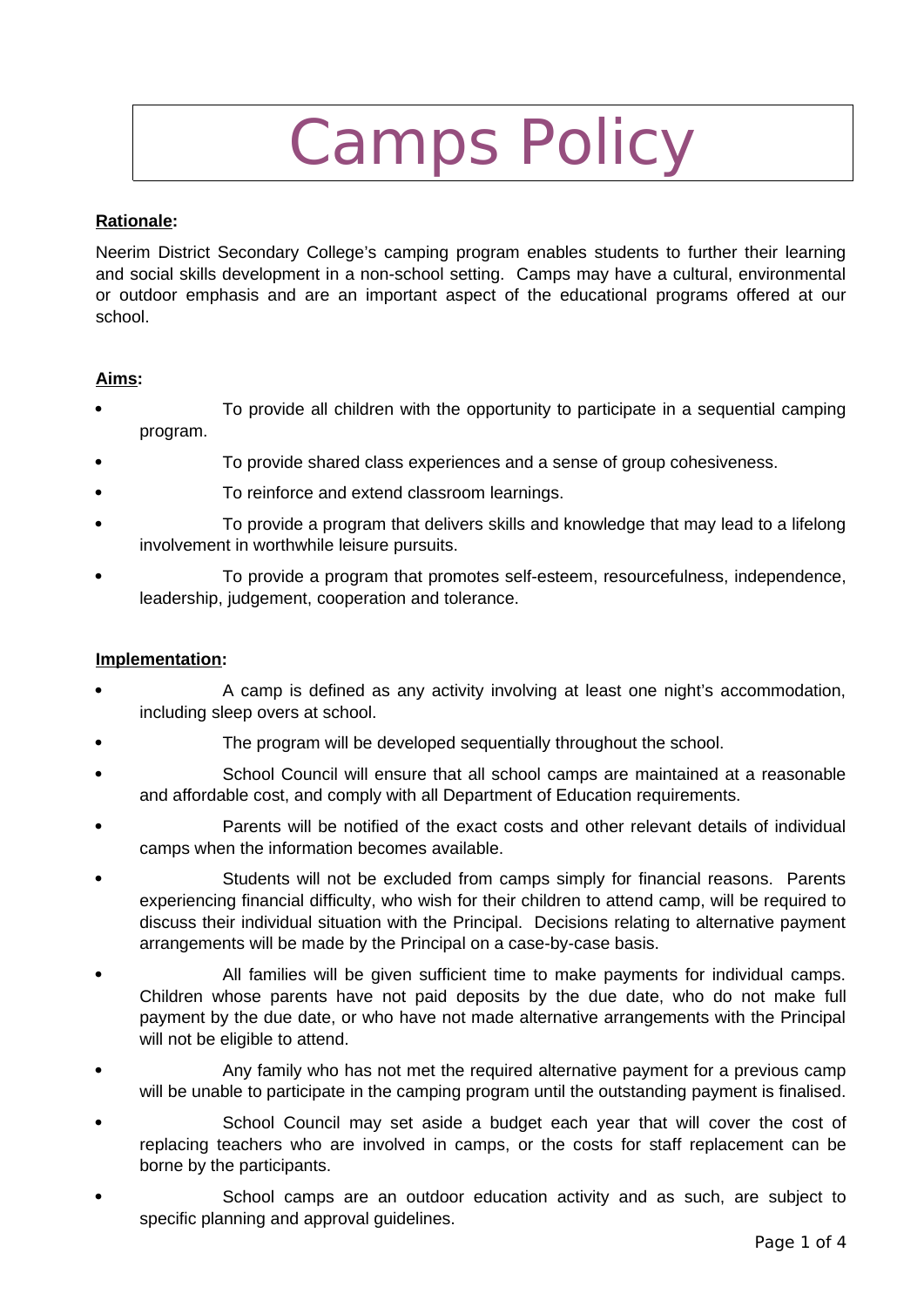- School Council is responsible for approval of all overnight excursions; camps; interstate and overseas visits; excursions requiring sea or air travel; excursions involving weekends or vacations; and adventure activities.
- Prior to the commencement of any detailed planning relating to a proposed School Council approved camp, the Teacher in Charge and other key members must meet formally with the principal, to present the principal with a [planning summary,](http://www.eduweb.vic.gov.au/edulibrary/public/schadmin/schops/edoutdoors/planningsummary.doc) to discuss the camp, and to seek 'in principle' support for the event. The principal will complete the [Principal Checklist](http://www.education.vic.gov.au/school/principals/safety/Pages/outdoorforms.aspx) to ensure all information and planning is in order.
- If the principal's approval is granted, detailed planning should commence using the [planning questions](http://www.eduweb.vic.gov.au/edulibrary/public/schadmin/schops/edoutdoors/planningquestions.doc) proforma as a guide. This must include a site visit and [risk assessment.](http://www.education.vic.gov.au/school/principals/safety/Pages/outdoorrisk.aspx)
- Where available, the school will use residential campsites accredited by the 'Australian Camps Association' or the 'National Accommodation, Recreation & Tourism Accreditation Program (NARTA*)*' for overnight camps.
- Prior to seeking School Council approval for the camp, organising staff are required to meet again with the principal and present him/her with all documentation, including the completed School Council [approval](http://www.eduweb.vic.gov.au/edulibrary/public/schadmin/schops/edoutdoors/approvalform.doc) proforma and all attachments, ensuring that time permits for the matter to be placed on a School Council agenda and, if approved, that the online [Notification of School Activity](http://www.eduweb.vic.gov.au/forms/school/sal/enteractivity.asp) form then be submitted three weeks prior to the activity.
- When presenting information to School Council, the Teacher in Charge must be aware that Council will consider the following:
	- What is the purpose of the camp and its connection to student learning?
	- Do staff members attending have the competence to provide the necessary supervision of students throughout the camp?
	- Is an appropriately trained member of staff able to provide [first aid](http://www.education.vic.gov.au/management/schooloperations/edoutdoors/resources/firstaid.htm) ?
	- Have staff members who are not registered teachers completed a Working with Children Check?
	- Is the location of staff and students throughout the camp including during travel known?
	- Is a record of telephone contacts for supervising staff accompanying the camp available?
	- Is a record of the names and family contacts for all students and staff available?
	- Are copies of the [parental consent](http://www.eduweb.vic.gov.au/edulibrary/public/schadmin/schops/edoutdoors/parentconsent.doc) and [confidential medical advice](http://www.eduweb.vic.gov.au/edulibrary/public/schadmin/schops/edoutdoors/medicalinformation.doc) forms for those students on the excursion completed to be taken to the activity, with copies retained at school ?
	- Has a copy of the completed School Council [approval](http://www.education.vic.gov.au/school/principals/safety/Pages/outdoorforms.aspx) proforma (including all attachments) been submitted and approved?
	- Will the online [Notification of School Activity](http://www.eduweb.vic.gov.au/forms/school/sal/enteractivity.asp) form be submitted three weeks prior to the camp?
	- Adventure activities are those that involve greater than normal risk such as base camping, bush walking, canoeing, snow activities, orienteering, cycling, horse riding, rock climbing and abseiling, challenge ropes courses, swimming (other than school swimming programs), surf activities, sailboarding, and similar activities. School Councillors may not have detailed knowledge of adventure activities. In such instances organising staff should consult the **adventure activities** website, or seek advice from peak bodies or skilled and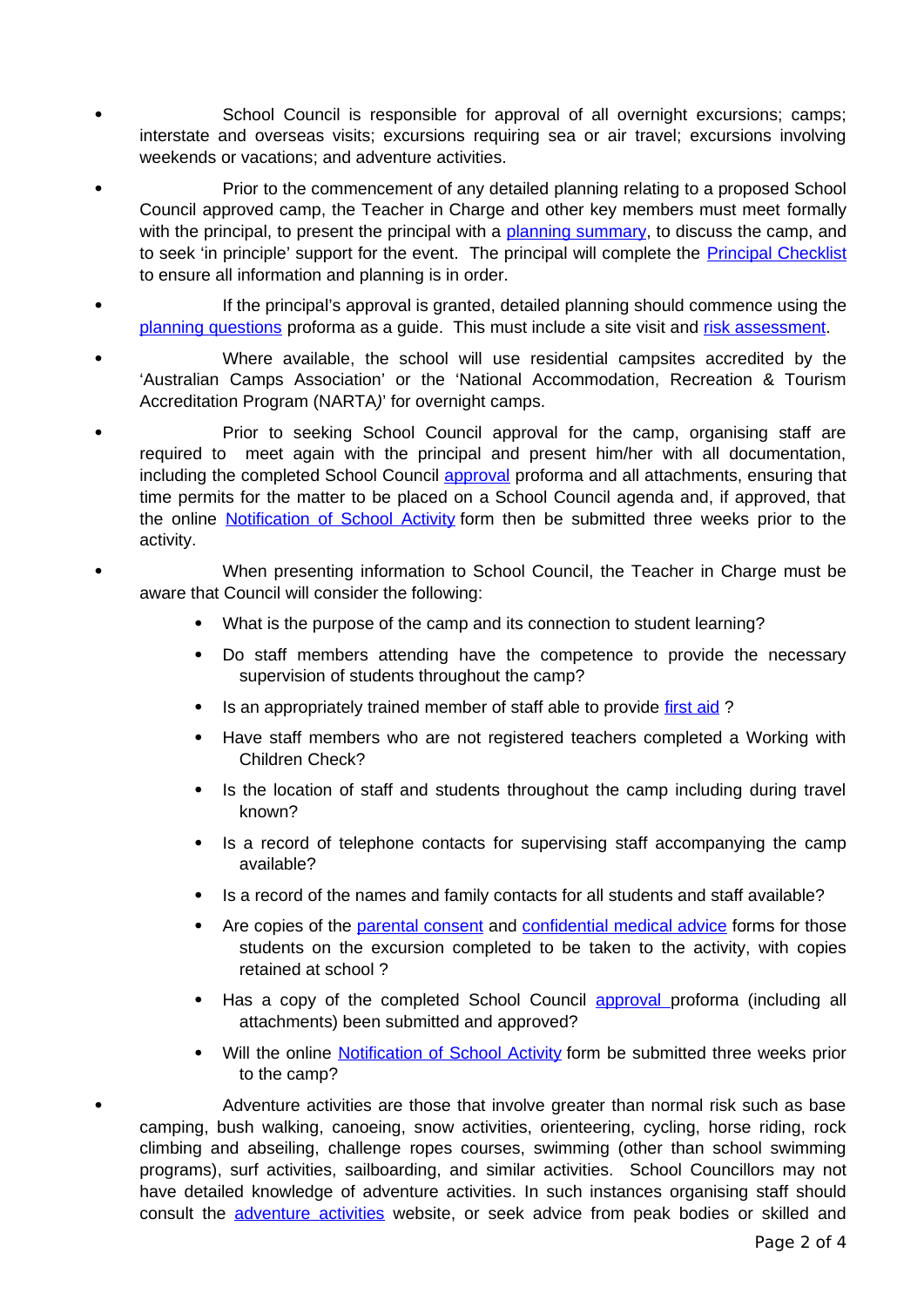experienced staff with recent experience instructing the activity to satisfy Council's requirements.

- [Emergency management plans](http://www.education.vic.gov.au/school/principals/safety/Pages/outdoorforms.aspx) are to be developed when adventure activities are being undertaken.
- School Council would prefer that students travel on buses fitted with seatbelts, where available.
- School Council requires that a report be tabled after each school camp, detailing feedback regarding the event in the form of a Principal's Report, in particular any mishaps or areas for future improvement.
- Classroom teachers will be given the first option to attend camps.
- NDSC will ensure a mobile phone is taken on all camps.
- A senior staff member will be in attendance at school whilst the children are returning from camp. The Teacher in Charge will communicate with this person in regards the anticipated return time.
- Parents will be invited to assist in the supervision of school camps. When deciding which parents will attend, the Teacher in Charge will take into account:
	- Any valuable skills the parents have to offer. e.g. bus licence, first aid etc
	- The preference to include both male and female parents.
	- The special needs of particular students.
- Parents selected to assist with the camps program will be required to undertake a Working with Children Check. The school will pay for any associated costs.
- Parent volunteers may be required to pay the accommodation and meals cost of the camp.
- While school camps are a team activity requiring the cooperation and commonsense of all participants, it is the Teacher in Charge who oversees the operations of the camp, takes charge of events, makes key decisions and accepts ultimate responsibility for the camp.
- Only children who have displayed sensible, reliable behaviour at school will be invited to participate in the camping program. Parents will be notified if a child is in danger of losing their invitation to participate in a camping experience due to poor behaviour at school. If the unsatisfactory behaviour continues, the child will then be excluded from camp. The decision to exclude a student will be made by the Principal, in consultation with the Teacher in Charge.
- Parents will be requested to collect their child from camp if their child exhibits behaviour that is considered unacceptable or they become unwell. The Teacher in Charge will make this decision. Costs incurred will be the responsibility of the parent.
- The primary references that must be consulted when considering all camping activities (including adventure activities) is the Safety Guidelines for Education Outdoor website:

<http://www.education.vic.gov.au/school/principals/safety/pages/outdoor.aspx>

as well as the Victorian government 'School Policy and Advisory Guide'.

To be read in conjunction with the "Excursions" policy.